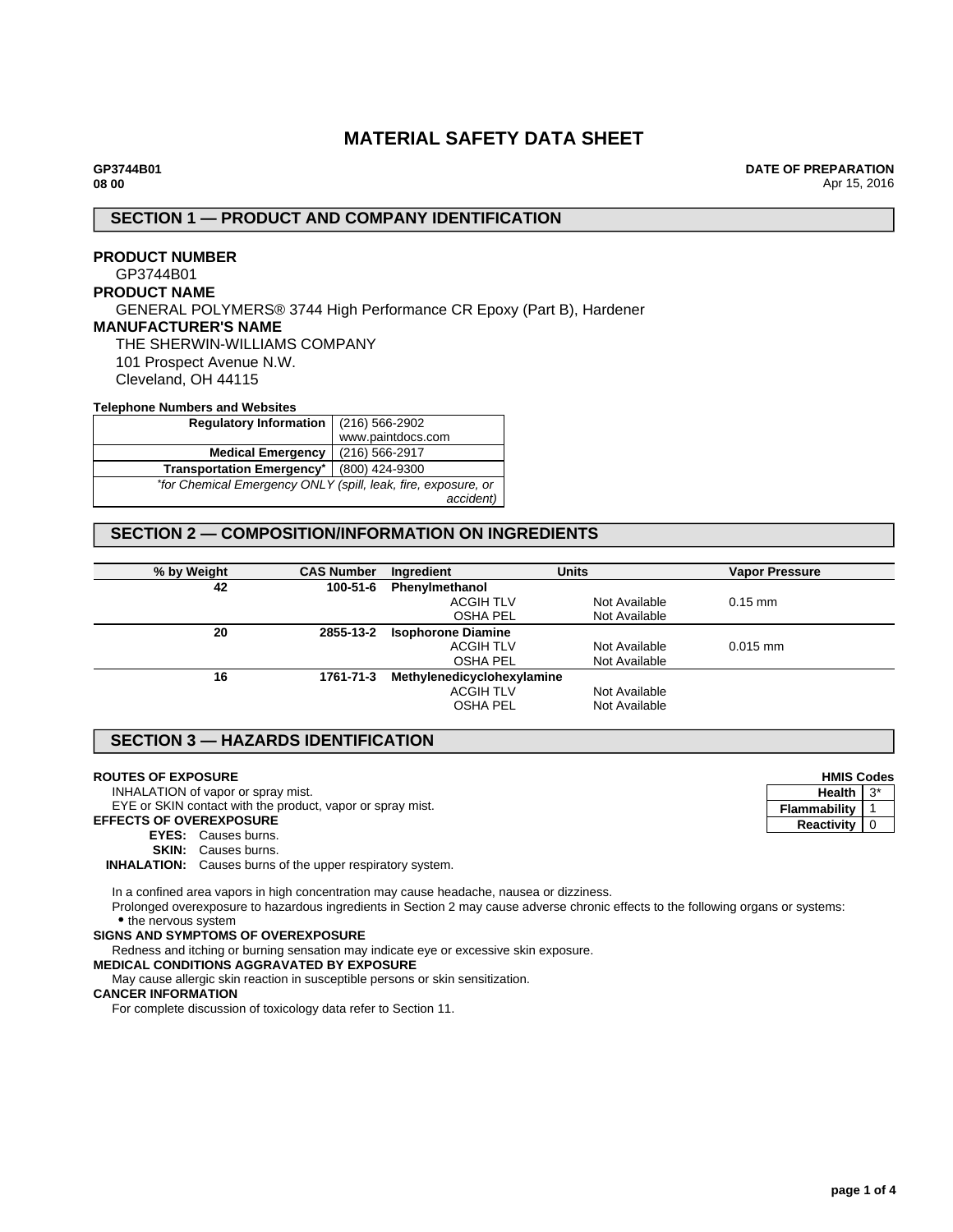### **SECTION 4 — FIRST AID MEASURES**

- **EYES:** Flush eyes with large amounts of water for 15 minutes. Get medical attention **IMMEDIATELY**.
- **SKIN:** Wash affected area thoroughly with soap and water.
	- If irritation persists or occurs later, get medical attention.
		- Remove contaminated clothing and launder before re-use.
- **INHALATION:** If affected, remove from exposure. Restore breathing. Keep warm and quiet.

**INGESTION:** Do not induce vomiting. Get medical attention immediately.

Applicable

## **SECTION 5 — FIRE FIGHTING MEASURES**

| FLASH POINT |  |
|-------------|--|
|             |  |

**LEL** Not

**UEL** Not Applicable **FLAMMABILITY CLASSIFICATION** Not Applicable

### **EXTINGUISHING MEDIA**

> 200 °F PMCC

#### Carbon Dioxide, Dry Chemical, Foam **UNUSUAL FIRE AND EXPLOSION HAZARDS**

Closed containers may explode (due to the build-up of pressure) when exposed to extreme heat.

During emergency conditions overexposure to decomposition products may cause a health hazard. Symptoms may not be immediately apparent. Obtain medical attention.

#### **SPECIAL FIRE FIGHTING PROCEDURES**

Full protective equipment including self-contained breathing apparatus should be used.

Water spray may be ineffective. If water is used, fog nozzles are preferable. Water may be used to cool closed containers to prevent pressure build-up and possible autoignition or explosion when exposed to extreme heat.

## **SECTION 6 — ACCIDENTAL RELEASE MEASURES**

#### **STEPS TO BE TAKEN IN CASE MATERIAL IS RELEASED OR SPILLED**

Remove all sources of ignition. Ventilate the area. Remove with inert absorbent.

### **SECTION 7 — HANDLING AND STORAGE**

#### **STORAGE CATEGORY**

DOL Storage Class IIIB

#### **PRECAUTIONS TO BE TAKEN IN HANDLING AND STORAGE**

Keep container closed when not in use. Transfer only to approved containers with complete and appropriate labeling. Do not take internally. Keep out of the reach of children.

## **SECTION 8 — EXPOSURE CONTROLS/PERSONAL PROTECTION**

#### **PRECAUTIONS TO BE TAKEN IN USE**

#### Use only with adequate ventilation.

Do not get in eyes, or on skin or clothing. Do not breathe vapor or spray mist. Wash hands after using.

This coating may contain materials classified as nuisance particulates (listed "as Dust" in Section 2) which may be present at hazardous levels only during sanding or abrading of the dried film. If no specific dusts are listed in Section 2, the applicable limits for nuisance dusts

are ACGIH TLV 10 mg/m3 (total dust), 3 mg/m3 (respirable fraction), OSHA PEL 15 mg/m3 (total dust), 5 mg/m3 (respirable fraction). **VENTILATION**

Local exhaust preferable. General exhaust acceptable if the exposure to materials in Section 2 is maintained below applicable exposure limits. Refer to OSHA Standards 1910.94, 1910.107, 1910.108.

#### **RESPIRATORY PROTECTION**

If personal exposure cannot be controlled below applicable limits by ventilation, wear a properly fitted organic vapor/particulate respirator approved by NIOSH/MSHA for protection against materials in Section 2.

When sanding or abrading the dried film, wear a dust/mist respirator approved by NIOSH/MSHA for dust which may be generated from this product, underlying paint, or the abrasive.

#### **PROTECTIVE GLOVES**

To prevent skin contact, wear gloves which are recommended by glove supplier for protection against materials in Section 2.

### **EYE PROTECTION**

To prevent eye contact, wear safety spectacles with unperforated sideshields.

### **OTHER PROTECTIVE EQUIPMENT**

Use barrier cream on exposed skin.

### **OTHER PRECAUTIONS**

This product must be mixed with other components before use. Before opening the packages, READ AND FOLLOW WARNING LABELS ON ALL COMPONENTS.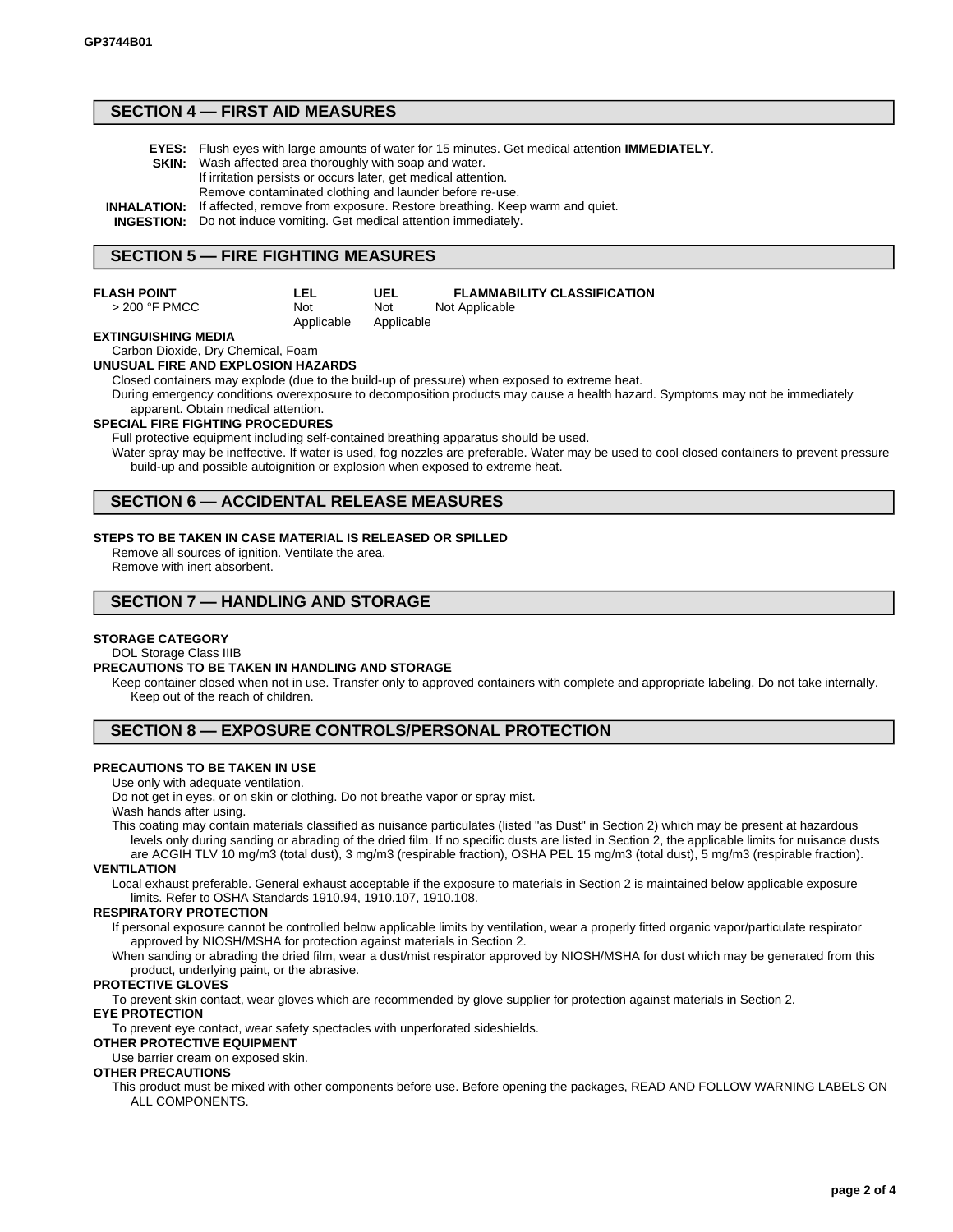# **SECTION 9 — PHYSICAL AND CHEMICAL PROPERTIES**

| <b>PRODUCT WEIGHT</b> 8.49 lb/gal<br><b>SPECIFIC GRAVITY</b>      | 1.02          | $1017$ g/l                                                   |  |
|-------------------------------------------------------------------|---------------|--------------------------------------------------------------|--|
| <b>BOILING POINT</b> 396 - 405 °F                                 |               | $202 - 207$ °C                                               |  |
| <b>MELTING POINT</b>                                              | Not Available |                                                              |  |
| <b>VOLATILE VOLUME</b>                                            | 41%           |                                                              |  |
| <b>EVAPORATION RATE</b>                                           | Slower than   |                                                              |  |
|                                                                   | ether         |                                                              |  |
| <b>VAPOR DENSITY</b> Heavier than air                             |               |                                                              |  |
| <b>SOLUBILITY IN WATER</b> Not Available                          |               |                                                              |  |
| <b>VOLATILE ORGANIC COMPOUNDS (VOC Theoretical - As Packaged)</b> |               |                                                              |  |
|                                                                   |               | 3.63 lb/gal 435 g/l Less Water and Federally Exempt Solvents |  |
| 3.63 lb/gal 435 g/l Emitted VOC                                   |               |                                                              |  |
| <b>VOLATILE ORGANIC COMPOUNDS (VOC - As Applied)</b>              |               |                                                              |  |
| <0.20 lb/gal                                                      |               | <25 g/l Less Water and Federally Exempt Solvents             |  |

## **SECTION 10 — STABILITY AND REACTIVITY**

### **STABILITY — Stable**

### **CONDITIONS TO AVOID**

None known.

**INCOMPATIBILITY** None known.

#### **HAZARDOUS DECOMPOSITION PRODUCTS**

By fire: Carbon Dioxide, Carbon Monoxide , Oxides of Nitrogen, possibility of Hydrogen Cyanide **HAZARDOUS POLYMERIZATION**

Will not occur

# **SECTION 11 — TOXICOLOGICAL INFORMATION**

#### **CHRONIC HEALTH HAZARDS**

No ingredient in this product is an IARC, NTP or OSHA listed carcinogen. **TOXICOLOGY DATA**

| <b>CAS No.</b> | <b>Ingredient Name</b>     |     |               |  |
|----------------|----------------------------|-----|---------------|--|
| 100-51-6       | Phenylmethanol             |     |               |  |
|                | LC50 RAT                   | 4HR | Not Available |  |
|                | LD50 RAT                   |     | Not Available |  |
| 2855-13-2      | <b>Isophorone Diamine</b>  |     |               |  |
|                | LC50 RAT                   | 4HR | Not Available |  |
|                | LD50 RAT                   |     | 1030 mg/kg    |  |
| 1761-71-3      | Methylenedicyclohexylamine |     |               |  |
|                | LC50 RAT                   | 4HR | Not Available |  |
|                | LD50 RAT                   |     | $625$ mg/kg   |  |
|                |                            |     |               |  |

## **SECTION 12 — ECOLOGICAL INFORMATION**

#### **ECOTOXICOLOGICAL INFORMATION**

No data available.

### **SECTION 13 — DISPOSAL CONSIDERATIONS**

#### **WASTE DISPOSAL METHOD**

Waste from this product is not hazardous as defined under the Resource Conservation and Recovery Act (RCRA) 40 CFR 261. Incinerate in approved facility. Do not incinerate closed container. Dispose of in accordance with Federal, State/Provincial, and Local regulations regarding pollution.

### **SECTION 14 — TRANSPORT INFORMATION**

Multi-modal shipping descriptions are provided for informational purposes and do not consider container sizes. The presence of a shipping description for a particular mode of transport (ocean, air, etc.), does not indicate that the product is packaged suitably for that mode of transport. All packaging must be reviewed for suitability prior to shipment, and compliance with the applicable regulations is the sole responsibility of the person offering the product for transport.

#### **US Ground (DOT)**

1 Liter (1.1 Quarts) and Less may be Classed as LTD. QTY. (PAINT OR RELATED). Larger Containers are Regulated as: